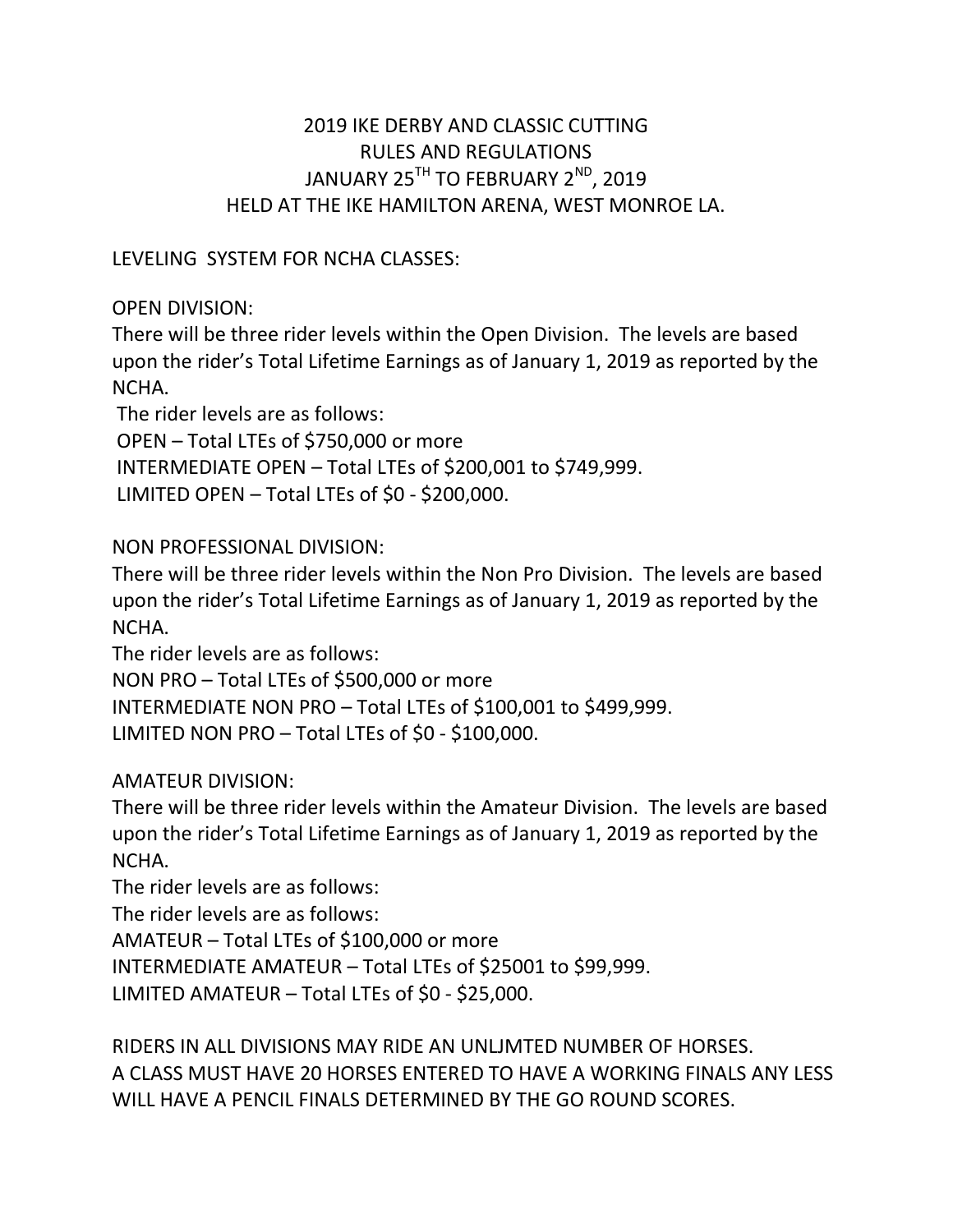#### RIDER ELIGIBILITY:

A rider can compete in whatever division he/she qualifies in as determined by the definitions of an Open, Non-Pro and Amateur rider in the NCHA Rule Book.

The levels within each division are based upon the Rider's Total Lifetime Earnings at the beginning of the NCHA point year. There is NO distinction between Limited Aged Event earnings and Weekend earnings. ALL earnings (i.e. senior, area workoffs, etc.) are now included in a rider's Total Lifetime Earnings.

 Revolving Door: If a rider is NOT in the Top 100 money earning riders for the previous point year in ANY division, they may drop back into the Intermediate.

Senior Exception: Once a rider turns 70, the rider can drop down into the Intermediate class regardless of earnings.

Earnings Cap: Once an Amateur has won \$250,000 or more in Total Non-Pro LAE and Non Pro Championship Weekend money, they MUST make a choice: to remain an Amateur and compete exclusively in the Amateur Division or to compete in the Non-Pro Division. Non Pro Championship Weekend money EXCLUDES Novice Horse Non Pro and \$35k Non Pro earnings.

Once a Non-Pro has won \$250,000 or more in Total Open LAE and Open Championship Weekend Open money, they MUST make a choice: to remain a Non-Pro and compete exclusively in the Non-Pro Division or to compete in the Open Division. Open Championship Weekend money EXCLUDES Novice Horse earnings.

EXAMPLE: HORSE 1 IS ENTERED IN THE 4 OPEN, 4 INTERMEDIATE AND 4 LIMITED. HE WANTS TO SHOW HORSE THE HORSE AS AN INDIVIDUAL ENTRY 3 TIMES. HE MUST PAY THE TOTAL ENTRY FEE FOR EACH CLASS, (NOTING THAT THE HORSE WILL BE SHOWN 3 TIMES WITHIN 1 ROUND).

EXAMPLE: HORSE 2 IS ENTERED IN THE 4 OPEN, 4 OPEN INTERMEIDATE AND 4 OPEN LIMITED. HE ONLY WANTS TO SHOW TWICE AS AN INDIVIDUAL ENTRY AND ONCE AS A CLASS WITHIN ENTRY. HE WILL PAY THE TOP TWO TEIR CLASSES IN FULL AND THE 3<sup>RD</sup> ENTRY WILL BE DESIGNATED AS A CLASS WITHIN AND WILL PAY A REDUCED ENTRY FEE ON THE 3<sup>RD</sup> CLASS. (REDUCTION LISTED BELOW). THE DESIGNATION OF A CLASS WITHIN HAS TO BE MADE AT THE TIME THE ENTRY IS MADE.

EXAMPLE: HORSE 3 JUST WANT TO SHOW IN THE 4 YEAR OPEN INTERMEDIATE: HE WILL PAY THE TOTAL ENTRY FEE FOR THAT CLASS.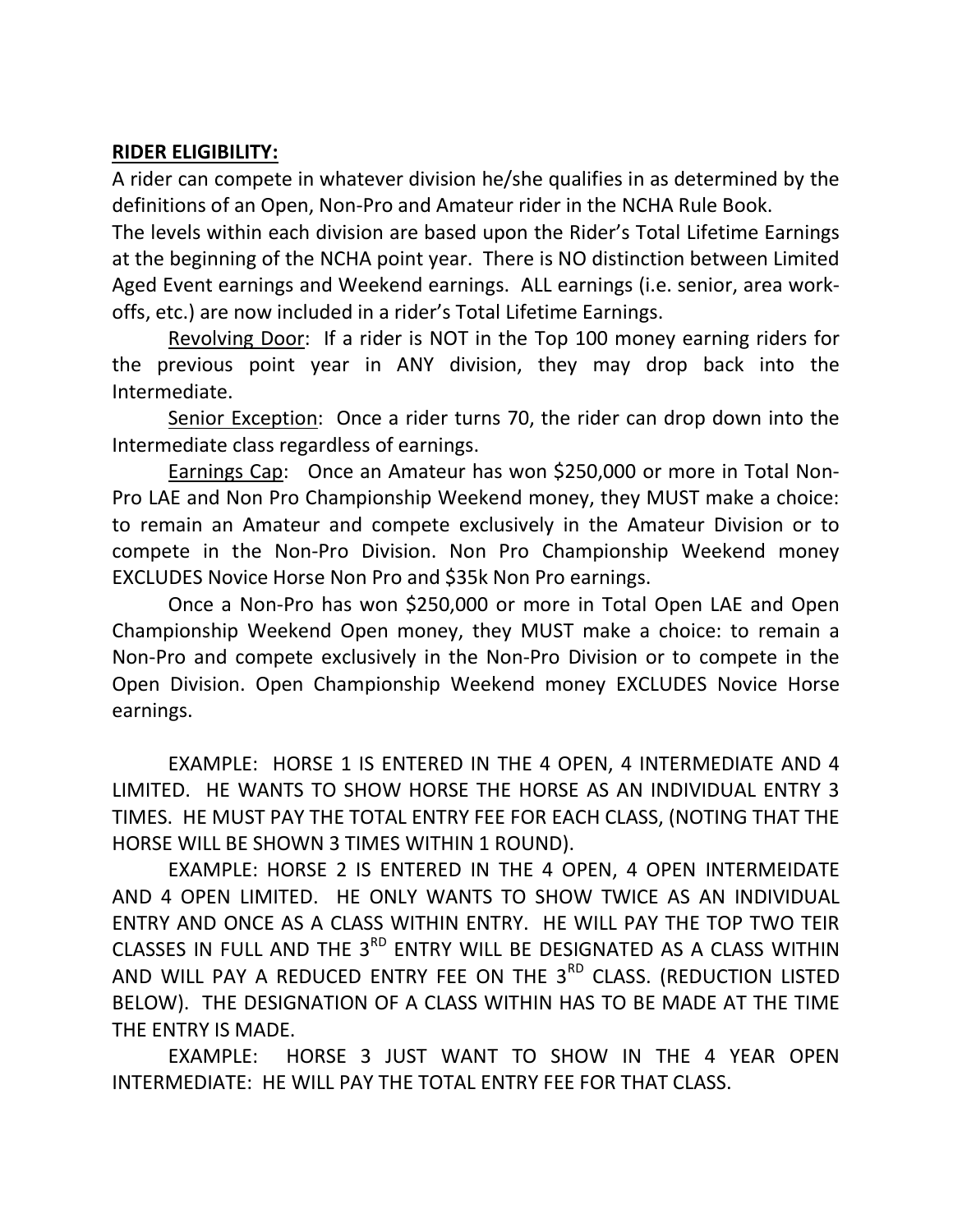4 YEAR OPEN AND 4 YEAR NON PRO THE CLASS DEDUCTION FOR A COMBO ENTRY IS \$350.00. THAT APPLIES TO HORSES THAT ARE SHOWN ONCE AND SCORE COUNTS FOR MORE THAN ONE CLASS.

ALL CLASSES THAT ARE 1 GO AND FINALS THE CLASS DEDUCTION FOR A COMBO ENTRY IS \$200.00. THAT APPLIES TO HORSES THAT ARE SHOWN ONCE AND SCORE COUNTS FOR MORE THAN ONE CLASS.

CLASSES WITH ONE GO ROUND ARE ALL CLASSES IN THE 5/6 YEAR OLD AND THE 4 YEAR AMATEUR DIVISIONS.

ALL LEVELS WILL BE HELD FOR EACH CLASS IN THE SAME GO ROUND. RIDERS MAY ENTER ANY LEVEL THEY ARE ELIGIBLE FOR.

RIDERS MAY ENTER EACH DIVISION SEPERATLY OR COLLECTIVELY. REDUCTION ON FEE FOR ENTRIES ENTERED COLLECTIVELY

CLASSES WITH 2 GO ROUNDS AND A FINAL WILL HAVE A \$350.00 DEDUCTION FOR EACH ADDITIONAL CLASS COMBINED.

CLASSES WITH 1 GO ROUND AND A FINAL WILL HAVE A \$200.00 DEDUCTION FOR EACH ADDITIONAL CLASS COMBINED.

THERE IS NO DEDUCTION IF THE HORSE IS SHOWN AS A SEPARATE ENTRY. DEDUCTION ONLY APPLIES TO CLASSES THAT ARE COMBINED.

| <b>CLASS WITHIN A CLASS</b><br><b>CLASSES OFFERED</b> |             |  |                                  |                                                                       |                                     |                                                   |
|-------------------------------------------------------|-------------|--|----------------------------------|-----------------------------------------------------------------------|-------------------------------------|---------------------------------------------------|
| <b>CLASS</b>                                          | ADDED       |  | <b>TOTAL ENTRY</b><br><b>FEE</b> | <b>CLASS</b><br><b>WITHIN</b><br><b>GELDING</b><br><b>TOTAL</b><br>EF | <b>SENIOR</b><br><b>TOTAL</b><br>EF | 25K<br><b>NOVICE</b><br><b>TOTAL</b><br><b>EF</b> |
| <b>4 YEAR OPEN</b>                                    |             |  |                                  |                                                                       |                                     |                                                   |
| 2 go rounds and final.                                |             |  |                                  |                                                                       |                                     |                                                   |
| 60% advance to the $2^{nd}$ go round.                 |             |  |                                  |                                                                       |                                     |                                                   |
| 20% advance to the Final round.                       |             |  |                                  |                                                                       |                                     |                                                   |
|                                                       |             |  |                                  | \$                                                                    |                                     | \$                                                |
|                                                       | \$47,500.00 |  | \$1,900.00                       | 500.00                                                                |                                     | 500.00                                            |
| <b>4 YEAR OPEN INTERMEDIATE</b>                       |             |  |                                  |                                                                       |                                     |                                                   |
| 2 go rounds and final.                                |             |  |                                  |                                                                       |                                     |                                                   |
| 60% advance to the $2^{nd}$ go round.                 |             |  |                                  |                                                                       |                                     |                                                   |
| 20% advance to the Final round.                       |             |  |                                  | \$                                                                    |                                     | \$                                                |
|                                                       | \$16,500.00 |  | \$1,500.00                       | 500.00                                                                |                                     | 500.00                                            |
| 4 YEAR OPEN LIMITED                                   |             |  |                                  |                                                                       |                                     |                                                   |
| 2 go rounds and final.                                |             |  |                                  | \$                                                                    |                                     | \$                                                |
| 60% advance to the $2^{nd}$ go round.                 | \$2,000.00  |  | \$1,000.00                       | 500.00                                                                |                                     | 500.00                                            |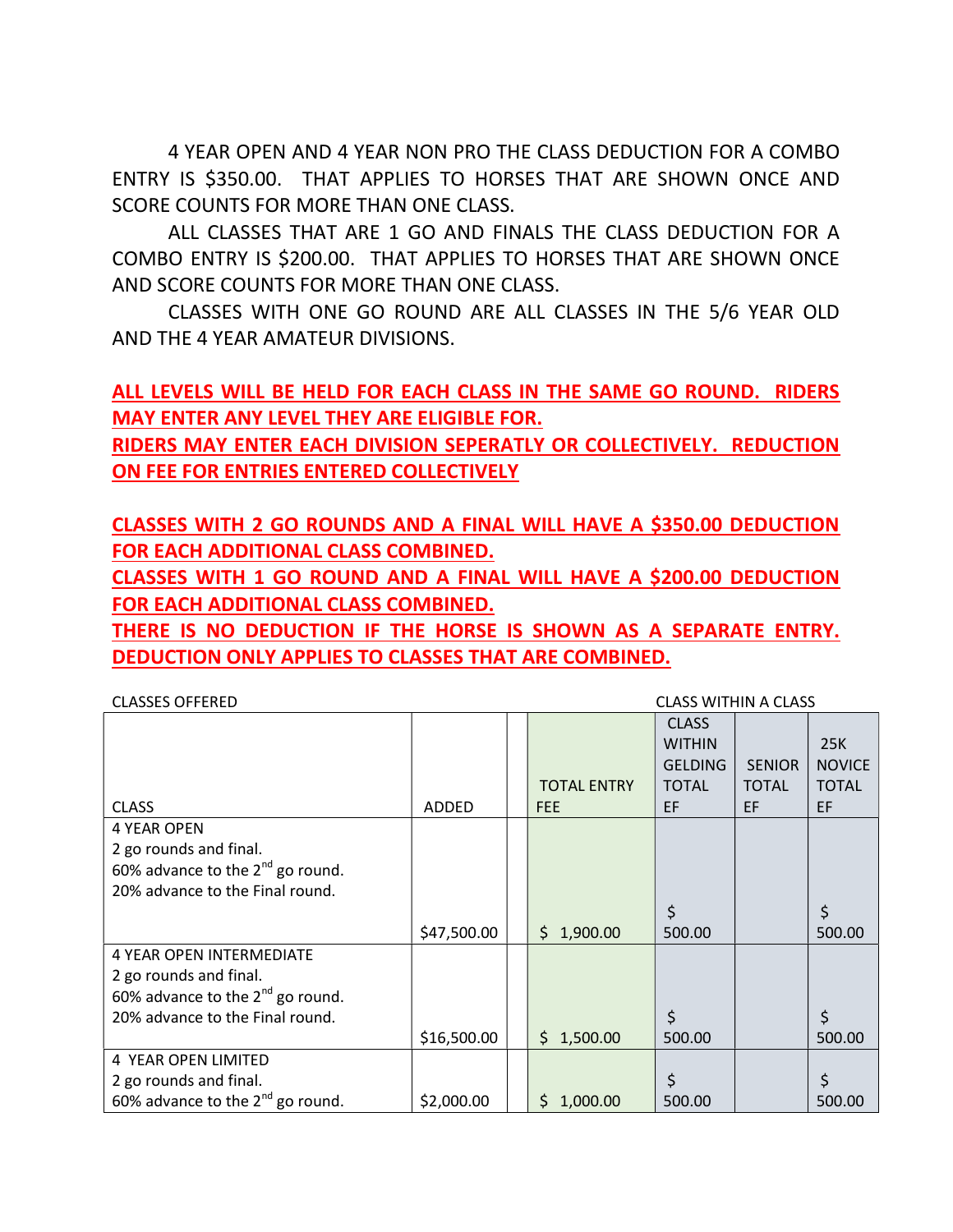| 20% advance to the Final round.       |                         |                   |                              |         |              |
|---------------------------------------|-------------------------|-------------------|------------------------------|---------|--------------|
|                                       | $\overline{\mathsf{S}}$ |                   |                              |         |              |
| <b>SUB TOTAL</b>                      | 66,000.00               | \$                |                              |         |              |
| <b>4 YEAR NON PRO</b>                 |                         |                   |                              |         |              |
| 2 go rounds and final.                |                         |                   |                              |         |              |
| 60% advance to the $2^{nd}$ go round. |                         |                   |                              |         |              |
| 20% advance to the Final round.       | \$                      |                   | \$                           | \$      | $\zeta$      |
|                                       | 19,000.00               | \$1,600.00        | 500.00                       | 500.00  | 500.00       |
| <b>4 YEAR NON PRO INTERMEDIATE</b>    |                         |                   |                              |         |              |
| 2 go rounds and final.                |                         |                   |                              |         |              |
| 60% advance to the $2^{nd}$ go round. |                         |                   |                              |         |              |
| 20% advance to the Final round.       | \$                      |                   | \$                           | $\zeta$ | \$           |
|                                       | 10,000.00               | \$1,400.00        | 500.00                       | 500.00  | 500.00       |
| <b>4 YEAR NON PRO LIMITED</b>         |                         |                   |                              |         |              |
| 2 go rounds and final.                |                         |                   |                              |         |              |
| 60% advance to the $2^{nd}$ go round. |                         |                   |                              |         |              |
| 20% advance to the Final round.       | \$                      |                   | \$                           | \$      | \$           |
|                                       | 2,000.00<br>\$          | \$1,000.00        | 500.00                       | 500.00  | 500.00       |
| <b>SUB TOTAL</b>                      | 31,000.00               | \$                |                              |         |              |
|                                       |                         | \$                |                              |         |              |
| 4 Year Amateur                        |                         |                   |                              |         |              |
| 1 go round and finals                 | \$                      |                   | \$                           | \$      |              |
| 25% advance to the finals             | 5,000.00                | \$<br>900.00      | 300.00                       | 300.00  |              |
| 4 Year Intermediate Amateur           |                         |                   |                              |         |              |
| 1 go round and finals                 |                         |                   |                              |         |              |
| 25% advance to the finals             | \$                      |                   | \$                           | $\zeta$ |              |
|                                       | 3,000.00                | $\zeta$<br>800.00 | 300.00                       | 300.00  |              |
| 4 Year Limited Amateur                |                         |                   |                              |         |              |
| 1 go round and finals                 | \$                      |                   | \$                           | \$      |              |
| 25% advance to the finals             | 1,000.00                | \$<br>600.00      | 300.00                       | 300.00  |              |
|                                       | \$                      |                   |                              |         |              |
| <b>SUB TOTAL</b>                      | 9,000.00                | \$                |                              |         |              |
|                                       | $\dot{\mathsf{S}}$      |                   |                              |         |              |
| TOTAL ADDED 4 YEAR OLD DIVISION       | 106,000.00              | \$                |                              |         |              |
|                                       |                         | \$                |                              |         |              |
| 5/6 YEAR OPEN                         |                         |                   |                              |         |              |
| 1 go round and finals                 |                         |                   |                              |         |              |
| 25% advance to the finals             | \$                      |                   | \$                           |         | $\zeta$      |
|                                       | 25,000.00               | \$1,600.00        | 500.00                       |         | 500.00       |
| 5/6 YEAR OPEN INTERMEDIATE            |                         |                   |                              |         |              |
| 1 go round and finals                 |                         |                   |                              |         |              |
| 25% advance to the finals             | \$                      |                   | \$                           |         | \$           |
|                                       | 10,000.00<br>\$         | \$1,400.00        | 500.00<br>$\mathsf{\dot{S}}$ |         | 500.00<br>\$ |
| 5/6 YEAR OPEN LIMITED                 |                         |                   |                              |         |              |
| 1 go round and finals                 | 2,000.00                | \$1,000.00        | 500.00                       |         | 500.00       |